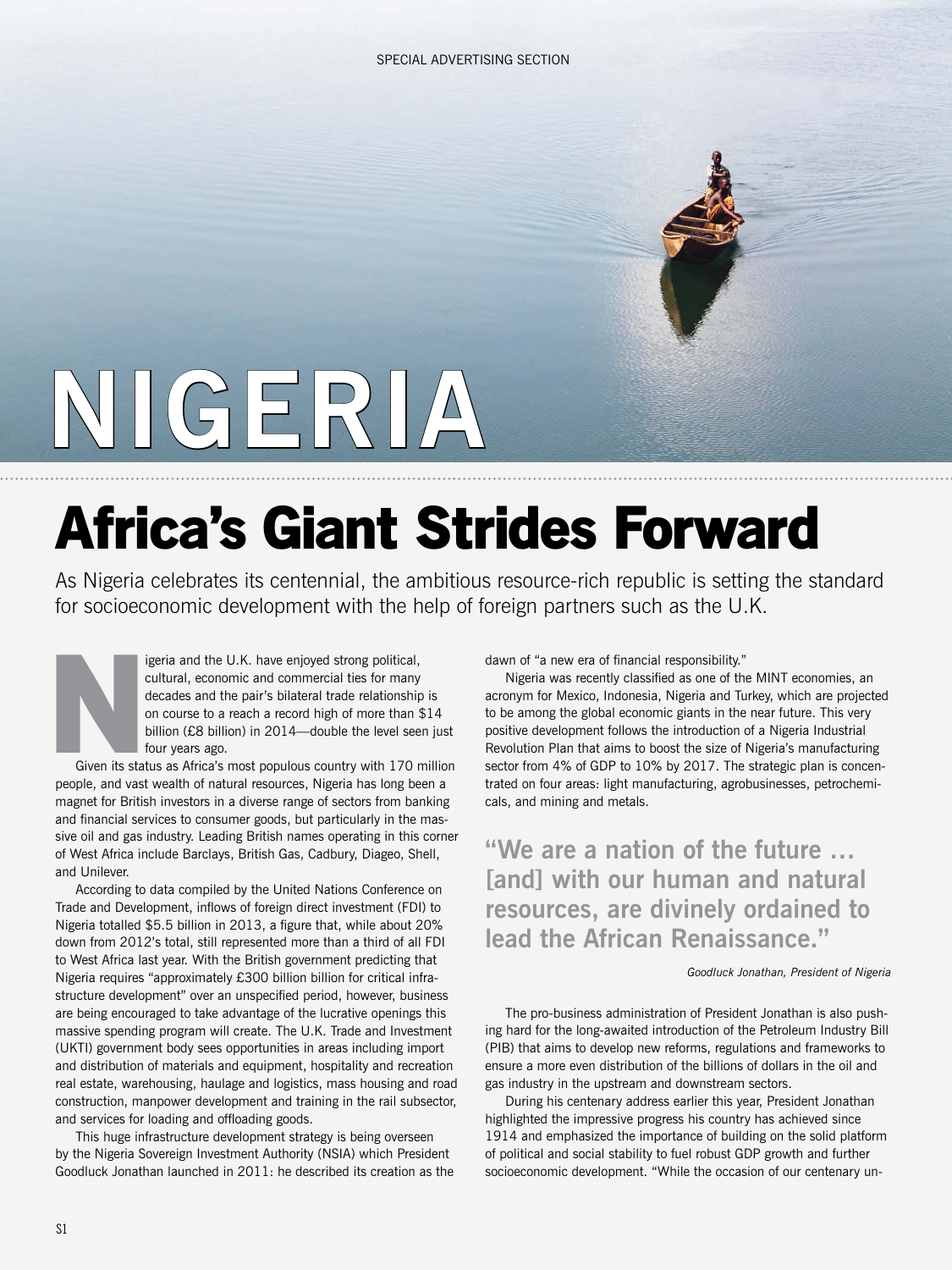#### SPECIAL ADVERTISING SECTION

doubtedly calls for celebration, it is also a moment to pause and reflect on our journey of the past 100 years, to take stock of our past and consider the best way forward for our nation," he stated proudly.

"Even as we celebrate our centenary, we must realize that in the context of history, our nation is still in its infancy. We are a nation of the future, not of the past, and while we may have traveled for a century, we are not yet at our destination of greatness. With our sheer size, population, history, resilience, human and natural resources, and economic potential, Nigeria is divinely ordained to lead the African Renaissance."

The recent rebasing of Nigeria's fiscal data saw the country declared Africa's largest economy, with GDP of \$510 billion for 2013, nearly double most analysts' forecasts and well ahead of previous leader South Africa. In addition, the rebasing showed annual GDP growth of 5.5% for 2013 and 4.2% for 2012. The recalculation also showed that the service industry is now the largest component of GDP, at 52% versus 29% in 2012. Agriculture contributes 22% (previously 35%), and the oil and gas sector generates 14% of GDP (down from 32%), while manufacturing and telecommunications both contribute percentages in the high single digits.

Olusegun Olutoyin Aganga, Nigeria's Minister of Trade and Investment, is playing a leading role in attracting fresh FDI to this corner of the continent through various incentives and initiatives. Under his watch, the nation has embraced his ministry's far-reaching Transformation Agenda, which aims to establish Nigeria as one of the world's leading economies by 2020.

"We have a new industrial regulation plan based on areas where we have competitive and comparative advantages," says Aganga. "We want to be the center of Africa's downstream petrochemical sector and are setting up industrial cities. The aim is to eliminate barriers, to



Minister of Trade and Investment



**Olusegun Olutoyin Aganga Chinedu O. Nebo** Minister of Power

**Akinwumi Adesina** Minister of Agriculture and Rural Development

increase the activity so that we have quality in terms of standards." Aganga continues: "Nigeria is ready for business, and there has never been a better environment. The time for Nigeria is now. We are

open for business and absolutely encourage FDI." Turning to Nigeria's strong bonds with the U.K., the minister says British companies have done extremely well over the past few decades. Officials from both governments are working on a strategic blueprint to ensure that the record amount of bilateral trade continues on an upward trajectory in the short, medium and long term.

"We have a very strong relationship with the U.K., and the trade figures are very good," he says. "We are always in very close contact with the British government."

According to trade data compiled by the U.K., the most popular British exports to Nigeria last year included power generation equipment, cars, office machinery and equipment, perfumes, medicinal and pharmaceutical products, textile yarns and fabrics, and beverages.

## **Hard Work and Effective Growth Strategies Take SEPLAT Forward**

Since SEPLAT began operations in 2010, the company has increased oil and gas production, reserves, revenues and profits year on year to become Nigeria's leading indigenous independent oil and gas operator. From a gross-operated oil production rate of 14,000 barrels per day at inception, it has maintained a remarkable growth trajectory to produce 60,000 bpd and is looking to double gas production in the domestic market to 200 million standard cubic feet per day by the end of this year.

By nurturing good relationships with local communities from day one, SEPLAT has promoted trust and confidence among its stakeholders, resulting in a stable operating environment. Relationships were boosted by the signing of a Global Memorandum of Understanding in December 2010 with the communities within oil mining leases 4, 38 and 41 and the establishment of a trust fund for community projects.

Among its many initiatives, the company has organized and funded road-building schemes using local workers, a Safe Motherhood program and an "Eye Can See" scheme that has treated more than 20,000 people with eye problems.

As chairman A.B.C. Orjiako explains, SEPLAT set out with a clearly defined vision for growth, and that, combined with being a "focused, very well-run company with a good track record," has ensured continued growth. "Going forward, Orjiako says,



"we intend to break past records by enhancing our strong management with professional delivery and being effective in our promises to grow our production to at least 85,000 bpd by 2016, and we are also working to replace every molecule of production that we've had in terms of growth of our reserves."

As further evidence of good governance, SEPLAT is proud to be the only indigenous company that is listed on both the London and Nigerian stock

**A.B.C Orjiako** Chairman, SEPLAT

exchanges. "The dual listing proves that hard work and commitment are rewarded," Orjiako says. "Now we have access to the largest pool of investment capital, which is perfect for our growth aspirations. We must therefore work harder to deliver."

And while the rest of the world has access to a very credible investment entity, Nigerians have the chance to invest alongside them in a global brand and participate in wealth creation, Orjiako says. "SEPLAT helped pioneer a new era of growth in oil and gas," he says. "When we started, the indigenous contribution of oil production was less than 5%. Now it is more than 12%. I am happy that we have contributed to that."

#### **Seplat Petroleum Development Company Plc**

25A Lugard Avenue, Ikoyi, Lagos | Tel: +234 -1-2770400 | Email: info@seplatpetroleum.com | www.seplatpetroleum.com London Office: 4th floor, 50 Pall Mall, London SW1Y 5JH | Tel: +44 (0) 2037256500 | info@seplatpetroleum.com | www.seplatpetroleum.com

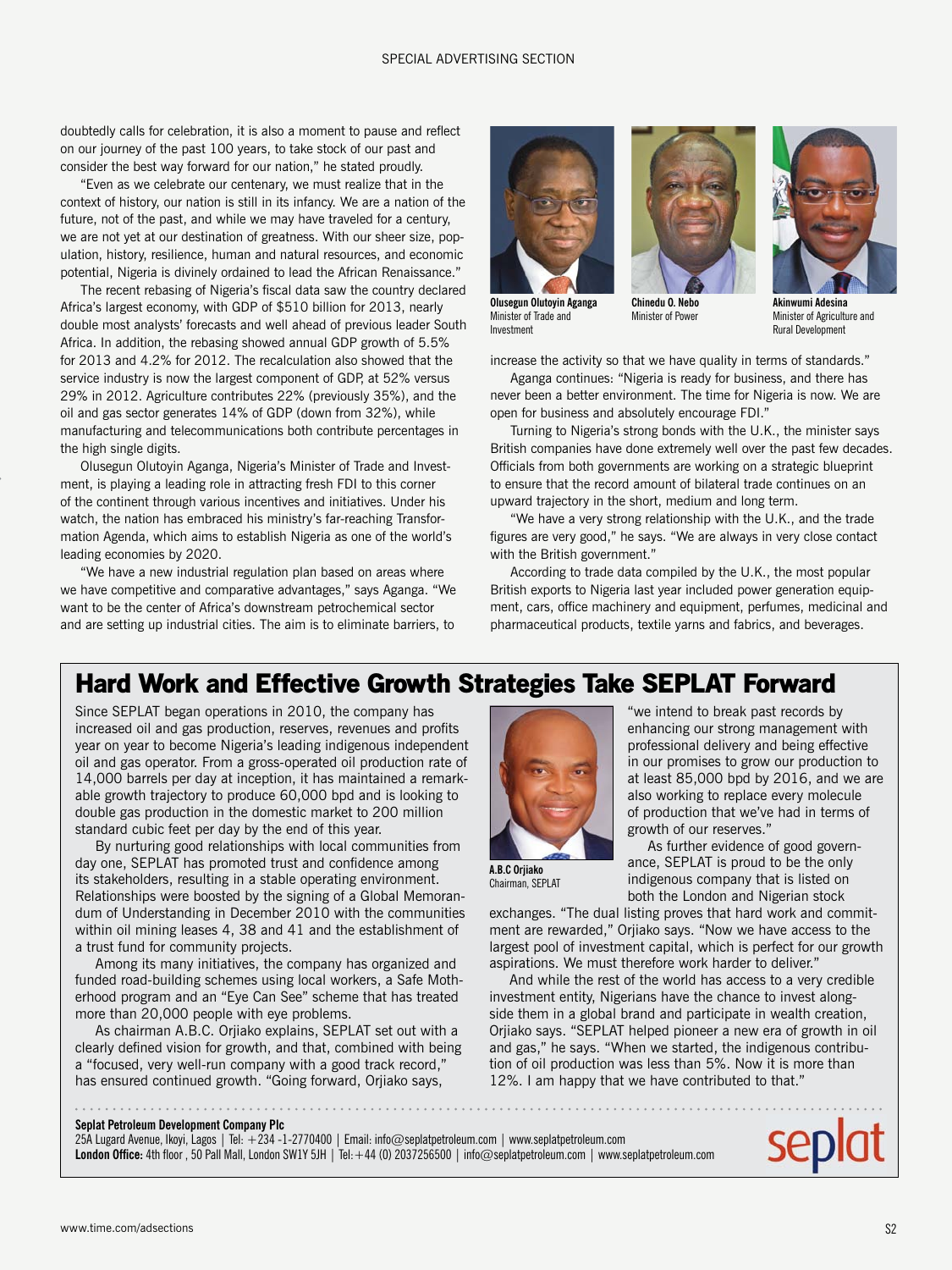Prince Adeyemi Adefulu MFR, president and chairman of the council of the Nigerian-British Chamber of Commerce, says he sees a plethora of business opportunities for British firms in the agricultural sector, particularly in the areas of food processing technology and crop cultivation technology and training, as well as in the general education sphere.

"I believe the £7 billion in bilateral trade that Nigeria achieved with the U.K. in 2012 is still peanuts compared to what we could do, considering that a substantial part of that total is just oil and gas," he states. "I feel that the potential for trade between Nigeria and U.K. is far more than £8 billion pounds, but our leaders need to be consistent

## **"We expect the U.K. to encourage British firms to invest in Nigerian power generation and transmission."**

#### *Chinedu O. Nebo, Minister of Power*

and really focused, as they have been in this past couple of years, really driving to the next level. We should not be exporting raw materials; we should be converting them and exporting them to other countries. We should be adding value and we are not doing this yet."

One factor that has often deterred foreign investors from entering Nigeria's free-market economy is energy security due to its outdated power plants and networks that frequently struggle to generate sufficient capacity for the booming economy and population. The current administration has put energy reform at the heart of its policies, and

## **A Leading Light in Nigerian Industry**

Celebrating 10 years in business in 2014, Nepal Oil and Gas Services Ltd. has become a formidable name in Nigeria's energy sector. Founded on technical expertise, versatility and a sound financial system, Nepal excels in the importation and effective distribution of petroleum products to meet the ever-rising demands of the Nigerian market. The company achieves this through international best practices and safety standards, a sizable fleet of



**Ngozi Ekeoma** CEO and MD Nepal Oil and Gas Services

tanker trucks and the strategic positioning of retail outlets. Its subsidiary First Fenders is also making waves, but in the West African maritime sector, offering the highest-quality services and complete solutions in fendering, mooring and ship-to-ship transfer coordination. It is the first indigenous professionally driven fendering company in Nigeria. As CEO Ngozi Ekeoma, a trained lawyer, explains, honesty and integrity have played a vital part in Nepal's success. "The difference between us and a large number of people is that we do what we say we will do and are very transparent," she says.

**Nepal Oil & Gas Services Ltd and First Fenders** 2B Oyinkan Abayomi Drive Ikoyi, Lagos Nigeria Tel: +234 1 462 1649 / 1650 www.nepalgroupng.com www.firstfenders.com



billions of dollars are being invested in new energy generation projects around the country, as well as support infrastructure like transmission lines and distribution networks.

This steady progress was highlighted by President Jonathan during a speech in March 2014 in the Nigerian capital, Abuja: "We recently completed one of the most comprehensive power privatization programs in the world, involving four power generation companies and 10 distribution companies," he said. "The privatization process was transparently conducted and attracted international investors such as General Electric, Siemens, AES and others. We have also liberalized the power sector to encourage further private investments and created a strong electricity regulatory authority, to ensure proper standards. We still have work ahead of us—and investing in infrastructure will remain a priority."

According to Nigeria's Minister of Power, Chinedu O. Nebo, all these changes mean the sector is ripe for new investment, but he wants to see British companies head this international energy race, as he feels they are the best match. "We know that U.K. technologies in power generation are very critical, and that is the reason why we expect the U.K. to encourage British firms to invest in Nigerian power generation and transmission," he states. "British power plants are extremely efficient, and the U.K. utilities system is something we can learn from. There are coal-fired plants in the U.K. and we don't have one in Nigeria, so this is an area that U.K. experts in coal power technology can assist us with developing."

Nigeria is also keen to exploit its vast potential for renewable energies such as hydroelectric, wind and solar power by using the latest in green technologies and knowledge to boost its overall power capacity. "It's very critical to pursue the generation, transmission and distribution of electricity as the very fulcrum of national development," Minister Nebo states, adding that he is also looking into the potential for nuclear power plants that "remain the cleanest and safest form of energy [generation]."

Nigeria's stable macroeconomic environment has provided an excellent platform for growth, particularly in the banking and financial services sector as rising income and education standards prompt Nigerians to seek products such as mortgages and loans. Nigerian banks account for more than 90% of the country's financial system's assets and dominate the stock market. Leading players in this fast-growing and lucrative sector include Access Bank Nigeria, First Bank of Nigeria, Guaranty Trust Bank, United Bank for Africa, and Zenith Bank Nigeria.

Earlier this year, the U.K. praised Nigeria's Debt Management Office (DMO) model and said it would encourage other African countries to follow Nigeria's lead in strengthening their debt management profile, positive comments that were welcomed by Nigeria's Minister of Finance, Ngozi Okonjo-Iweala. "This is a wonderful day, because it is the first time where a partner country says that now an institution that they helped to build is mature and we don't need any more help," she said. "Instead, we are being asked to help other African countries to establish debt management, because our DMO is being recommended by the British as one of the best debt management institutions in Africa."

Given its fertile soil, sunny and wet climate, and relatively rapid access to international markets for perishable goods, Nigeria is eager to take advantage of its natural resources and strategic location and boost its agricultural sector with the help of foreign partners.

"We want to export fresh fruits or vegetables straight to European markets and are looking for this kind of partnerships with the U.K. government," states Akinwumi Adesina, Minister of Agriculture and Rural Development.

"I expect Nigeria to be a global powerhouse in food and a big player globally in agriculture in five to 10 years."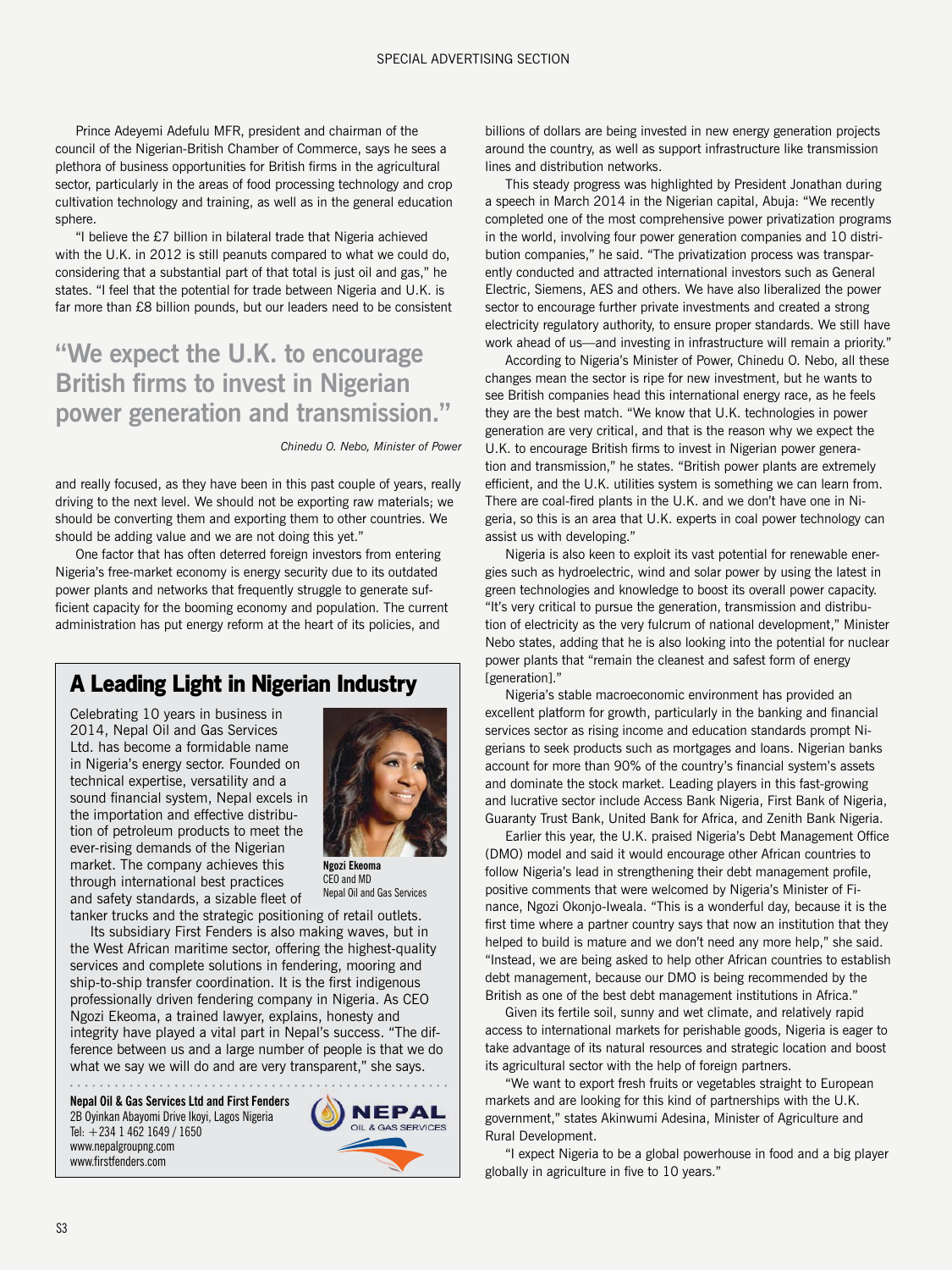## **JMG Ltd. Succeeds by Offering Clients Power They Can Count On**

Epitomizing excellence in power generation for more than 15 years, JMG Ltd. is the ultimate in remarkable technology and premier performance. With facilities that span a combined area of 30,000 square meters, and a workforce of around 1,500 highly skilled and experienced people, the company is proud to represent superior global brands.

A wealth of experience means JMG can provide tailored solutions to most industries and homes. The firm enjoys a strong partnership with FG Wilson—the British manufacturer of Perkins generators—which means it has not only a solid foundation on which to steer the industry forward but also high-level training and after-sales support immediately at hand.

Mazen Jubaili, the Lebanon-born managing director of JMG Ltd., elaborates: "Our core products include diesel and gas generators. JMG represents FG Wilson, which is a trademark under Caterpillar's recognized product portfolio. We are one of the few companies in Nigeria that is licensed by the original equipment manufacturer to assemble its products in the country. Becoming a licensed manufacturer by FG Wilson required substantial capital investment and design training to ensure that Caterpillar's quality standards are maintained.

"We are also engaged in the network optimization of the telecom sector, mainly MTN. Last year, JMG executed a \$9 mil-

lion project to upgrade the power capacity of MTN's main network switches. We are also contracted to manage more than 15% of the operator's base stations under a rigorous performance-driven operations and maintenance contract.

"Recently, we have been aligning our strategy with Nigeria's plan to improve the power supply in the country. We've signed a sales and technical partnership agreement with Mitsubishi to deliver medium- and high-capacity systems suitable

Managing Director, JMG Ltd.

**Mazen Jubaili**

for power plants, combined heat and power applications, and independent power projects. We also have a sales agreement with Mitsubishi to offer its Pratt & Whitney gas turbine units.

"JMG's long-term strategy is driven by Nigeria's power sector reforms. We are vertically integrated to operate on multiple levels of the power sector's supply chain, so we have the competitive advantage of delivering power generation equipment, engaging in operations and maintenance agreements, and investing in independent power projects to support the grid's needs. The power sector holds enormous potential, but it requires heavy financial commitments from interested parties."



#### **JMG Limited**

15A Redemption Crescent Road, Apapa-Oshodi Expressway, Gbagada, Lagos Tel:  $+234(0)$  70 33 39 98 44 | lagos@jmglimited.com | www.jmglimited.com

## **Growth and Expansion Through Professional and Innovative Service**

With a vision to become a leading indigenous marine logistics and allied service provider in Nigeria, Portplus Ltd. is committed to providing professional and effective service. With a passionate and creative team at hand to drive the vision, and a robust global affiliation, Portplus has proven time and again to be a trusted partner for oil companies in what is becoming an increasingly competitive sector.

As Portplus celebrates a decade in business, the managing director and CEO, His Excellency Chief Immanuel Emoefe, explains the secret of the firm's success thus far:

"Portplus Ltd. works with clients to provide tailor-made and cost-efficient solutions, regardless of service requirements. We have a lot of experience, particularly in the oil sector, but we are not a typical company in the industry because of our target clientele and the services we provide. For example, without our specialized vessels, drilling would be impossible."

Portplus also specializes in offshore security. For close to a decade, the company has provided security at one of the nation's offshore crude loading platforms, collaborating with the Nigerian navy.

Predictably, the business is growing. "Portplus has a long-term contract with a major international oil company. This has required us to build platform-support vessels with capabilities to work as

#### **Portplus Ltd.**

146C Imam Abibu Adetoro St, Victoria Island, Lagos. Tel:  $+234$  1 279 9465 | Email: portplus@portplus.org | www.portplus.org

. . . . . . . . . . . . . . . . .



multipurpose supply vessels," Emoefe says. "We also recently won a contract to reengineer the marine division of the Nigeria Customs Service.

"These include the construction of highspeed offshore patrol vessels and training of personnel. When delivered, the vessels will give the NCS the ability to effectively carry out coastal and offshore anti-smuggling operations. Additionally, they will be able to monitor and participate in offshore ship-to-ship transfer activities, fiscalization

MD/CFO, Portplus Ltd.

and other crude oil export operations without difficulty."

Portplus Ltd. is focused on regional expansion. "We are looking at expanding our scope of operations and exporting our services to the West African subregion. Within the next decade, I would like to see Portplus listed on the Nigerian Stock Exchange," Emoefe says.

"The Local Content Act has been the best thing that has happened to the sector. It gives us the opportunity to do our best and become nation builders by creating employment and wealth for many Nigerians, which eventually translates to development. Opportunities abound everywhere."

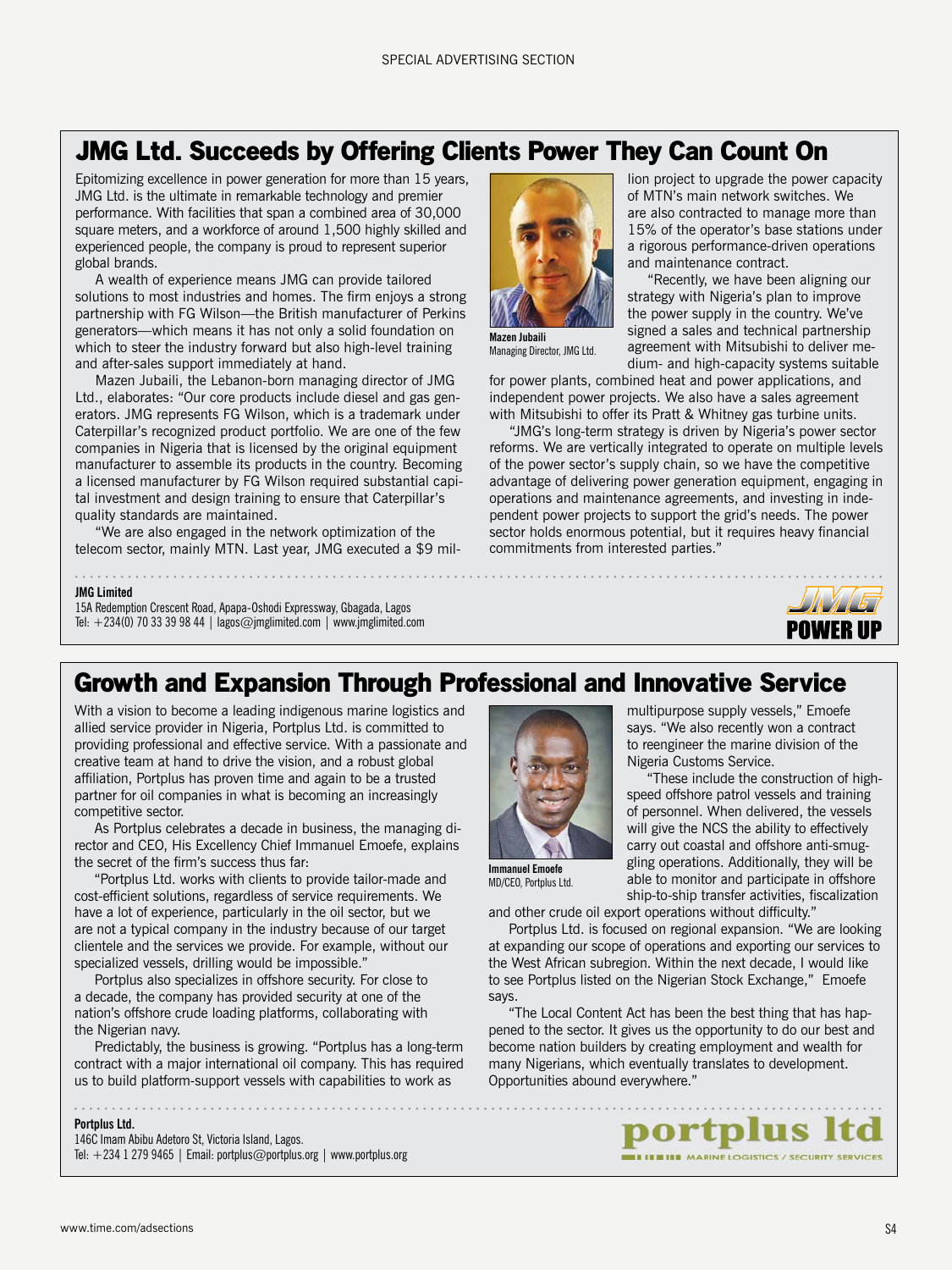## **BUA Group Sets Business Benchmark**

With an outstanding reputation across a diverse range of sectors, BUA Group is at the heart of Nigerian enterprise with its forward-thinking attitude creating economic success and growth.

nder the stewardship of dynamic entrepreneur Abdulsamad Rabiu, BUA Group has grown into a powerful business that is highly active in a number of key industries in West Africa. Spearheading innovation, enterprise and creativity in a diverse range of business sectors throughout Nigeria, BUA Group is an industry pacesetter that has achieved outstanding success since its launch **U**<br>pacesetter that

before the turn of the millennium. Established 26 years ago as a private limited-liability company specializing in the importation and marketing of iron and steel products and agricultural and industrial chemicals, BUA Group has grown

into a full-fledged, diversified business with a stake in several sectors. With its headquarters based in Lagos, BUA Group is now involved in manufacturing, port concessions, real estate development and shipping.

The pioneering group has also embarked on a series of acquisitions and purchased parts of companies, meaning its business portfolio now includes the Cement Company of Northern Nigeria (CCNN), Edo/OBU Cement, BUA Flour Mills, BUA Sugar Refinery, BUA Pasta, BUA Ports and Terminals, and BUA Estates.

Casting his mind back to when the group took its first tentative steps into business in 1988, BUA's visionary group chairman and CEO Rabiu, who has always played the leading role in taking BUA from strength to strength, recalls how different trading was at that time.

"It was very difficult," he says, "because access to funding and foreign exchange were both very challenging. However, it was also quite lucrative, as not many companies were able to compete. Our participation at the time therefore assisted us in starting our manufacturing concerns."

The first of these business initiatives was to set up a flour plant in

## **"We believe BUA Group will be one of the top-five companies in Nigeria within the next few years."**

#### *Abdulsamad Rabiu, Chairman and CEO, BUA Group*

Lagos, driven by huge demand for the product, and it is still a thriving industry today. "At the moment, we have the flour mills, the pasta plants, a sugar refinery in Lagos and the one that is soon to be commissioned in Port Harcourt, the vegetable oil processing mills and the cement projects," Rabiu says. "We are working toward completing our 3-million-metric-tons-per-annum cement plant by the end of the year.

"When that is accomplished, we will merge all of our cement businesses into a single entity and list the company on the Nigerian Stock Exchange by early next year. We believe BUA Group will be one of the top five companies in Nigeria within the next few years."

Expanding on how he intends to reach this ambitious goal, Rabiu says: "We are looking at setting up a fully integrated 1.2-million-tonper-annum steel plant very soon. Nigeria imports a lot of steel, but if you look at our enormous population and compare it to current de-



Chairman and CEO BUA Group

mand, local production level is low measured against other countries. If we could produce more steel, prices would drop and demand would increase. So this growth is definitely sustainable."

### **Doing Business Better**

As a seasoned business leader, Rabiu recognizes the work being undertaken by government to reduce the challenges of doing business in Nigeria and welcomes the decision to involve the private sector in ensuring that all legal and regulatory frameworks are in place.

He further emphasizes how various ministries are spending huge sums of money on key infrastructure to attract fresh foreign investment, but he is cautious that despite the progress that has been made, energy issues remain a drain on growth.

"The government is certainly going the right way to resolve the power issue," he says. "It won't be easy, but it is going to work this time. The most important thing has been achieved, which is allowing private investors to come and invest. Once we solve our power issue, Nigeria will fly.

"Nigeria is the most populous country in Africa with around 170 million people. That means a lot of opportunities with adequate resources and a huge market. We keep talking about oil, but we have other resources that could definitely contribute more to the growth of the Nigerian economy."

Rabiu points to the cement industry as a prime example: "We have always had a lot of limestone reserves in the country, but look at how much the industry has grown now that people are investing in that sector. Nigeria is a challenging environment, but the returns are high. A good idea will always be a good idea, no matter where you are. There are so many indigenous and foreign companies operating here in Nigeria, and a number of them are highly successful."

The country's excellent bilateral political, economic and trade relations with the U.K. will also prove an advantage for BUA Group and other enterprises. Rabiu was particularly delighted at plans by the governments of both countries to double bilateral trade from £4 billion in 2010 to £8 billion in 2014 as part of a drive toward greater coordination of mutual objectives of regional and global importance.

"The U.K. has been our partner for many years—we are like family," he says. "There are many areas where Nigeria and the U.K. are already working together, but other options exist where they, or other partners, can find lucrative opportunities."

Being Nigerian-owned and very proud of its local roots, BUA Group is keenly aware of its corporate social responsibility and frequently gives back to the community through donations, sponsorships, various initiatives and projects related to sports and health care through the BUA Foundation. "At BUA, we have a passion for what we do. We are not only helping to grow the Nigerian economy but also touching lives," Rabiu explains. "We keep a low profile, but I think what is really important is to do things right—to work hard for your company and for the people around you. That is our philosophy in a nutshell."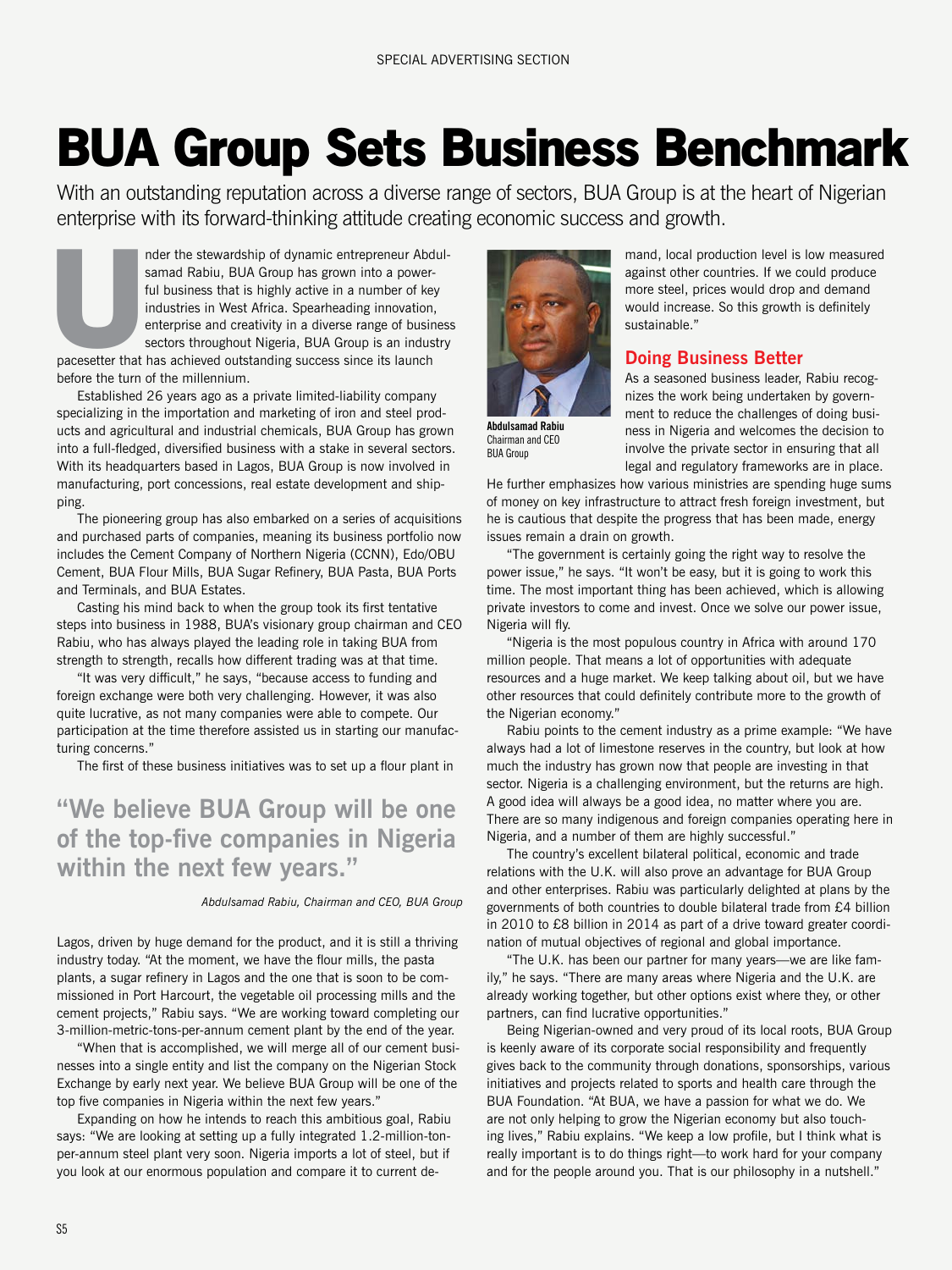

## **The world class conglomerate, reaching out across Africa and beyond**



**Ports & Terminals**

**Flour Mills**

BUA Group is Nigeria's most dynamic, successful and widely-recognized company thanks to its broad range of business interests that include manufacturing operations like Sugar Refining, Pasta and Flour Milling Plants, Port Concessions, Real Estate Development, Oil and Gas and Shipping. This enviable track record and impressive growth is built on BUA Group's dedication to providing outstanding products and services centered on total quality management.

#### **BUA Group**

Group Office: Plot 1704, Ademola Adetokunbo, Victoria Island, Lagos | Tel: +234- 1-4610669-70 | Fax: +234-1-2621630

Apapa office: 22B Creek Office Road, Apapa | Tel: +234-1-2805573, 234-1-4600320 | Fax: +234-1-2805572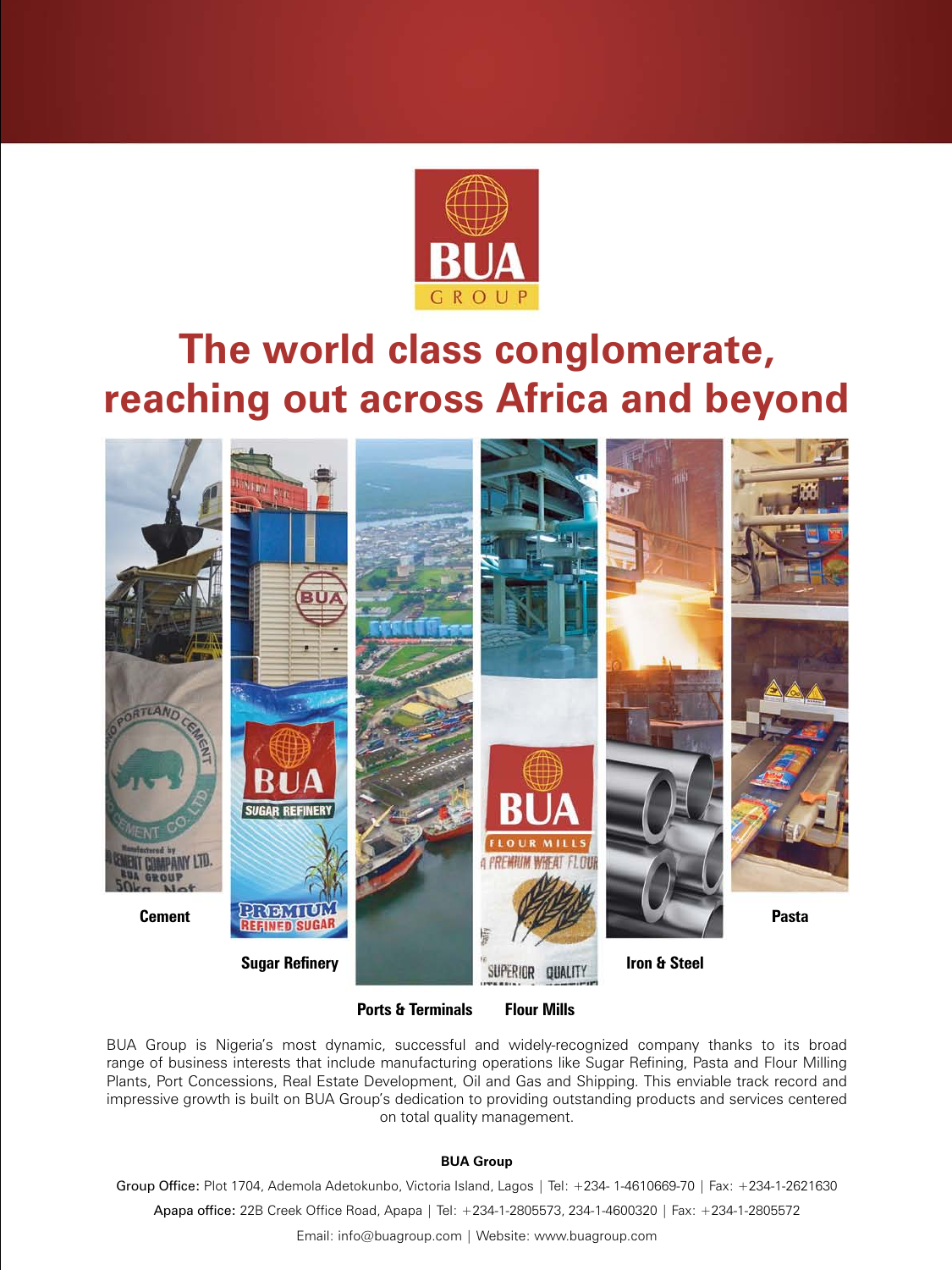## **Oil and Gas Industry Ripe for Investment**

Nigeria's reputation as Africa's economic powerhouse has long been built on its deep reserves of black gold, with tens of billions of dollars of FDI expected to flow into the upstream and downstream sectors.



At least \$60 billion of fresh FDI is estimated to be required in the sector over the next few years as the government looks to explore new oil and gas fields and add another 1 to1.5 million barrels a day to its existing 3-million-barrels-a-day production capacity.

While delays to the long-awaited approval of the Petroleum Industry Bill (PIB) have seen some global investors remain on the sidelines for now, Minister of Trade and Investment Aganga says the petrochemical sector has already snared FDI worth \$14 billion over the past year, two-thirds of which will be invested in Lagos. "We are moving from a country that relied entirely on exporting crude oil to a nation that adds value to our crude oil and gas," he states, adding that the strategy will create thousands of direct and indirect jobs.

One such project is the new \$3.3 billion refinery, petrochemicals and fertilizer manufacturing complex that local conglomerate the Dangote Group unveiled in late 2013. The plants will generate up to 9,500 direct and 25,000 indirect jobs and reduce refined fuel imports

## **We're the true knights of logistics**

Over more than 20 years, we've provided topnotch logistics, equipment and consultancy services to both local and international clients that appreciate us as excellence-driven experts.

**· Indent monitoring**

- **· Vessel charters**
- **· Door-to-door deliveries**
- **· Import/export financing**

**· Oil and gas services · Freight forwarding**

**· Consultancy**



Tel: +234 1 794 4860 info@knightsbridge-ng.com www.knightsbridge-ng.com

by approximately 50% beginning in 2017.

It goes without saying that President Jonathan welcomes such investment: "In the oil and gas sector, our promotion of a sustainable local content policy continues to guarantee equity and better opportunities for Nigerian entrepreneurs and skilled personnel," he said.

"We are pleased that Dangote Group is now investing in refining, petrochemicals and fertilizer production," Jonathan added. "It is the downstream sector of oil and gas that can really create many jobs. Such interest and investment in that area will help in the area of job creation, which we have been emphasizing, and help us to move away from being a mere producer of raw materials by adding value to our natural resources."

Indigenous companies are certainly playing a more significant role within the oil and gas sector than before, due to the introduction of the Nigerian Content Development Act in 2010, which aims to boost local capacity and competencies, create linkages to other sectors of the economy and increase industry contributions to GDP. The legislation has helped a number of local market players, including Energia Limited, BUA Group and SEPLAT. Another major beneficiary is Knightsbridge.

Established in the early 1990s, Knightsbridge is a leading provider of world-class logistics and supply chain solutions to many significant players active in Nigeria's massive oil and gas industry, as well as important figures in other sectors.

With 2014 marking its 21st anniversary, the Lagos-headquartered firm's comprehensive portfolio of services covers everything from order placement and shipment to customs clearance, transportation and delivery to warehouse. This process enables the customer to concentrate on its core business of production.

**"We are one of the leading indigenous service providers. We want to maintain that and move forward."**

#### *Gregory Enahoro, CEO of Knightsbridge*

"Our commitment is centered towards efficiency, fast delivery and meeting clients' deadlines," says Gregory Enahoro, CEO of Knightsbridge. "We have revolutionized the logistics sector by providing an in-depth and comprehensive process with specific target of the manufacturing industry. Our future objectives are to expand our area of operations to cover other areas of the economy, such as vehicle tracking systems."

Enahoro attributes his company's excellent track record for onestop shipping solutions to its commitment to integrity and hard work. That has allowed Knightsbridge to compete with multinational organizations and serve many multinational clients.

"Knightsbridge is contributing to Nigeria's overall economic growth, because we support the companies that are making the economy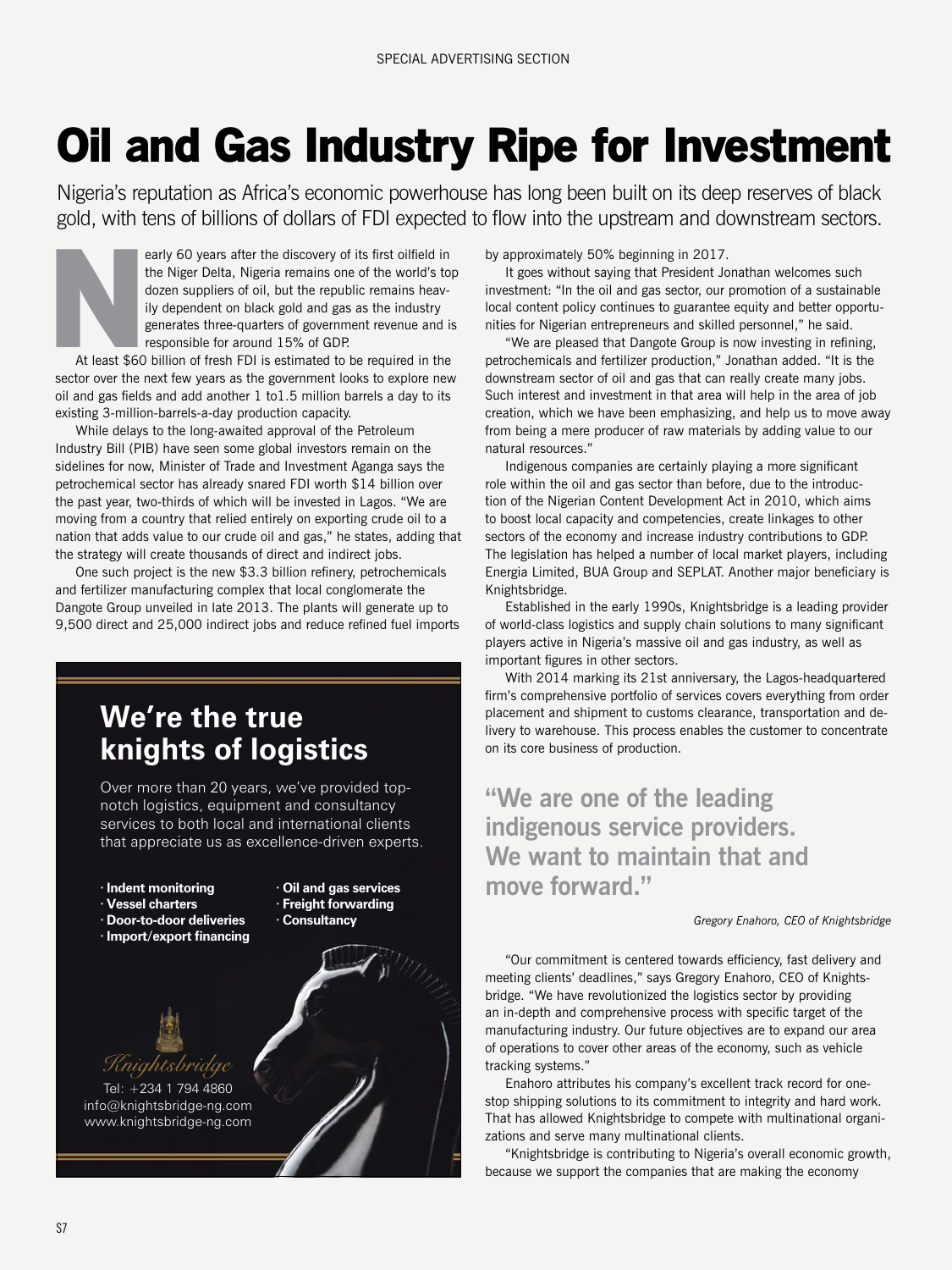grow," says Enahoro, "but we are the quiet part, as we provide them in terms of logistics and supply-chain solutions."

The senior executive attributes Knightsbridge's more recent success in the non oil and gas sector to the aligning of his company's goals with that of the government, which is encouraging the development of other areas of the economy.

"We have actually been helping the fast-moving consumer goods firms such as manufacturing companies," he adds. "We have been helping them in the areas of logistical services and financing, too. We have to drive all aspects of the economy. In the last three to four years, the government has actually put more energy and effort in the non oil and gas sector, which you can see from the exports from Nigeria."

## **"Nigeria has to wake up and sustain the non-oil contribution to the growth of our economy recorded in 2013."**

*Ngozi Okonjo-Iweala, Nigeria's Minister of Finance*

Switching the spotlight back to Knightsbridge, Enahoro concludes: "We are one of the leading indigenous service providers. We want to maintain that and move forward. We hope that in the next 20 years we will have presence in four continents. The U.K. is more a second home for Knightsbridge, a one-stop shop that supports companies, institutions and organizations so they can achieve their potential in the area of outsourcing. We call ourselves the knights of logistics."

As Nigeria strives to embrace economic diversification and becomes less dependent on oil and gas resources that leave it vulnerable to commodity price volatility, fresh FDI opportunities are created in areas such as agriculture, banking and financial services, energy generation, infrastructure construction, telecommunications, manufacturing, logistics, mining, service provision and tourism. Ministers are demanding Nigeria become more self-sufficient and less reliant on imports to improve its financial performance and prospects, reduce poverty, raise living standards and encourage the setting up of more value-added businesses.

Most of the strong single-digit GDP growth recorded last year came from the non oil and gas sector, and this is a trend that Finance Minister Okonjo-Iweala hopes will continue as the government puts more emphasis on other sectors of the economy through its annual budget policies, with agriculture the largest source of non oil and gas growth.

"Nigeria has to wake up and sustain the non oil contribution to the growth of our economy recorded in 2013," she says. "The whole set of industrial incentive policies are a deliberate act of government policies that will enable the creation of jobs. It enables the manufacturing industries to be competitive and be able to expand and create jobs."

President Jonathan echoed this view, saying the ongoing implementation of "the Nigerian Industrial Revolution Plan will help us develop the non-oil sector, fast-track our industrial development and create millions of jobs for Nigerians."

Foreign investors will certainly help his country achieve this goal, and the U.K. is well positioned to play a pivotal part in Nigeria's socioeconomic development in the short, medium and long term. It can do this through the strengthening of current trade and investment ties and new ventures throughout the vibrant, stable and fast-growing economy of its most powerful ally in Africa.



**Building a platform for global safety businesses to operate in Nigeria**

### **Revolutionizing Safety in West Africa**

Providing high-quality safety products at great prices, Future Concerns is the intelligent choice for businesses in Nigeria's oil and gas sector.

On a mission to create a business climate that nurtures and rewards long-term relationships with customers, employees and manufacturers, the company is the epitome of pioneering.



**Tony Oguike** CEO, Future Concerns

As Tony Oguike, CEO of Future Concerns, explains: "Through our onestop Future Concerns Safety Center, we

have created a platform for global safety businesses to sustain their brands and operate in Nigeria.

"Six of the top 10 global corporations in this field—MSA, Redwing, Uvex, Brady, Ansell, KONG—the impact-protection giants, Desautel and most recently the robotic-arm solution by IPC Eagle are offering added value to their global clients operating on the West African coast.

"This is the essence of local content proliferation: innovation, quality, availability, continuity and integrity served locally within an international best-in-class professional platform. We offer true and practical local business solutions, with high performance guaranteed. We are passionate about pursuing multifaceted excellence within our business, so this recently completed multimillion-dollar service and maintenance center is just a glimpse into the future of Future Concerns." Oguike started Future Concerns 17 years ago after returning from the U.S., where he'd worked as an engineer. Having been exposed to safety support services that weren't yet professionally available in Nigeria, he seized an opportunity with a long-view approach. "We are benchmarking not only how a Nigerian business should operate, but also a global one. Our standards are extremely high, and this is why our business has taken off," he says. "We are extremely proud that the Safety Center has been executed and that our clients get to save money and see improved service quality. Nigeria will soon be the focus of global growth, so this type of competence will set local businesses apart."

**The Future Concerns Safety Center** 3a and 3b Chris Efuyemi Onunuga St by Babatunde Kuboye St, Lekki Phase 1, Lagos Tel: +234 270 6561-3 www.futureconcerns.com